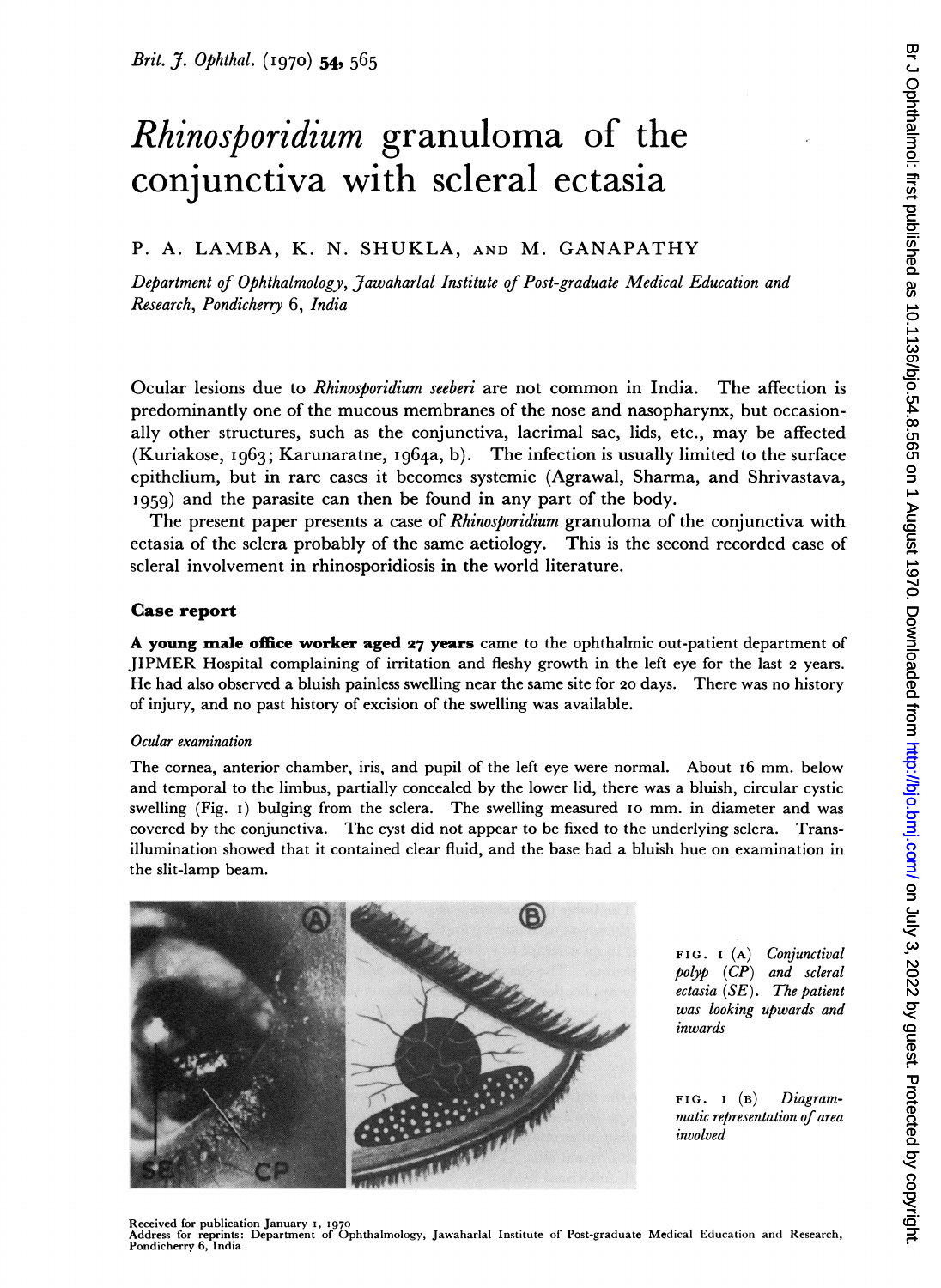Adjacent to this swelling, occupying the temporal part of the lower fornix, there was a papillomatous lesion with a broad base lying  $3-4$  mm. above the inferior fornix. The polyp was fleshy with greyish-white granular spots scattered over the surface, and bled at the slightest trauma. The patient's visual acuity was  $6/6$  with  $+ 1.5$  D cyl., axis  $90^\circ$ . The intraocular pressure was normal  $(18.5$  mm. Hg with 5.5 g, weight). Ophthalmoscopy revealed that the optic disc and retina were normal with no evidence of elevation, degeneration, or hole formation (special care was taken to search for any fundus lesion opposite to the external scleral lesion).

The right eye was normal.



FIG. 2 Biopsy from conjunctival polyp, showing multiple sporangia in subepithelial layers. Haematoxylin and eosin.  $\times$ 40

#### Investigations

The routine haematological investigations gave normal results. Stools showed no ova or cysts. X ray of the chest showed no evidence of intrathoracic suppuration. A conjunctival biopsy from the polyp showed the characteristic lesion of rhinosporidiosis (Fig. 2). A number of sporangia of various sizes were seen in the oedematous subepithelial tissue. The larger ones containing a number of sporangia burst on the surface and the surrounding tissue showed granulomatous reaction with giant cells and mononuclear cells.

#### Treatment

The conjunctival polyp was widely excised from its base by one of us (P.A.L.), and the bleeding vessels were cauterized. To expose the sclera, the conjunctiva and Tenon's capsule were incised with scissors. The bulge in the sclera was gently aspirated with a 23-gauge needle. After watching for i0 minutes, there was no tendency for the cystic swelling to fill up. A small nick was made in the thin scleral coat in an attempt to excise the cyst when the underlying choroid was observed bulging through the opening. The diagnosis of ectasia and thinning of the scleral coat was established. After diathermy application, preserved homologous sclera (13 mm. in diameter) was grafted over the defect in the patient's sclera. There were no complications and the conjunctival wound was closed.

#### Result

Postoperatively the patient showed no untoward reaction to the grafted tissue and the graft was well retained. The patient's condition was satisfactory on discharge after <sup>2</sup> weeks with no evidence of infection or ocular inflammation (Fig. 3). He was followed for 12 weeks and showed no evidence of ectasia at the original site. The visual acuity remained at the preoperative level. The retina was normal with full visual fields.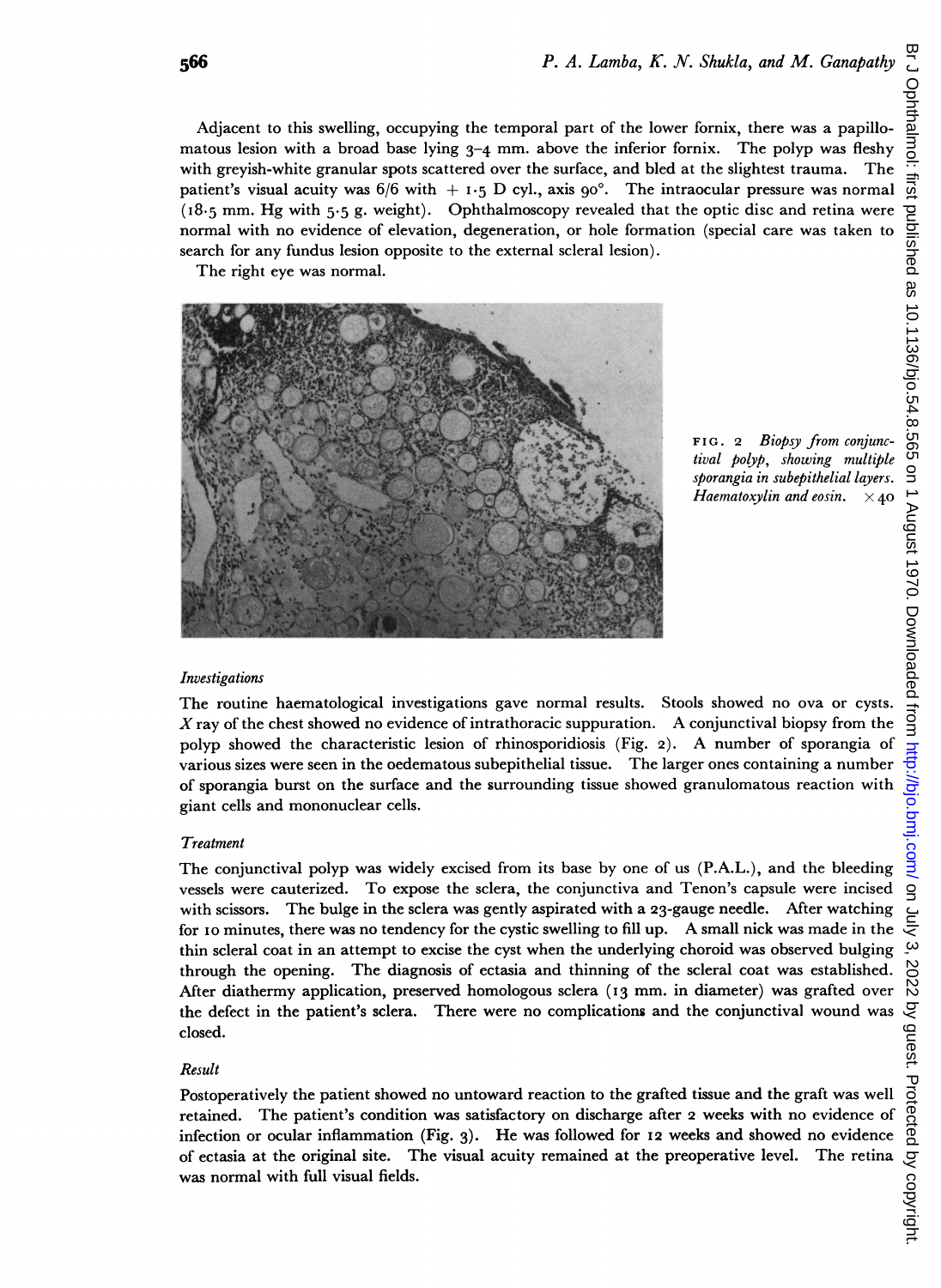

FIG. 3 Postoperative appearance after 12 weeks

#### **Discussion**

Mycotic infections of the eye are more often recognized in recent years as our knowledge of the various mycoses increases. Rhinosporidiosis is endemic in India and Ceylon, but sporadic cases ofinfection of the eye have been reported from other countries (Karunaratne, I964a). The mode of infection is an intricate question, since all attempts to isolate the fungus or to produce the lesions in experimental animals have been fruitless. The published reports on the disease by workers in India, notably Allen and Dave (1936), Mandlik (I937), and Bhaskara Reddi (1954), suggest that contact with infected persons or infected water or soil may spread the disease. Males are affected more often than females in the ratio  $q : I$  (Karunaratne,  $Iq64b$ ).

## Site of lesions (Table)

In most reported cases the lesions appeared in the nose and nasopharynx, ocular lesions coming next in frequency. The Table shows the frequency of involvement of various sites based on the analysis of 93 cases reported from India since I900. Involvement of the sclera in a circumscribed scleral staphyloma was reported in only one case (Kuriakose,  $1963$ . In our patient the scleral lesion simulated a staphyloma, but it was actually an ectasia due to scleral thinning, probably of similar aetiology to the conjunctival polyp. Both these patients retained 6/6 visual acuity, though the scleral ectasia was expected to rupture at any time and cause the loss of the eye.

Table Involvement of various sites in 93 cases of oculosporidiosis

| Site         | No.             | Per cent. |
|--------------|-----------------|-----------|
| Conjunctiva  |                 | 33        |
| Lacrimal sac | $\frac{31}{36}$ | 39        |
| Canaliculus  |                 | I         |
| Lid          | 8               | 9         |
| Sclera       |                 | т         |
| Not recorded | 16              | 17        |
|              |                 |           |
| Total        | 93              | 100       |
|              |                 |           |

The diagnosis of the condition is usually based on clinical and histopathological findings. The lesions are essentially chronic granulomata with characteristic sporangia. In an unstained wet preparation, which shows the sporangia, special staining with Alcian blue demonstrated the Rhinosporidia as brilliant blue circles (Narayana Rao, I963).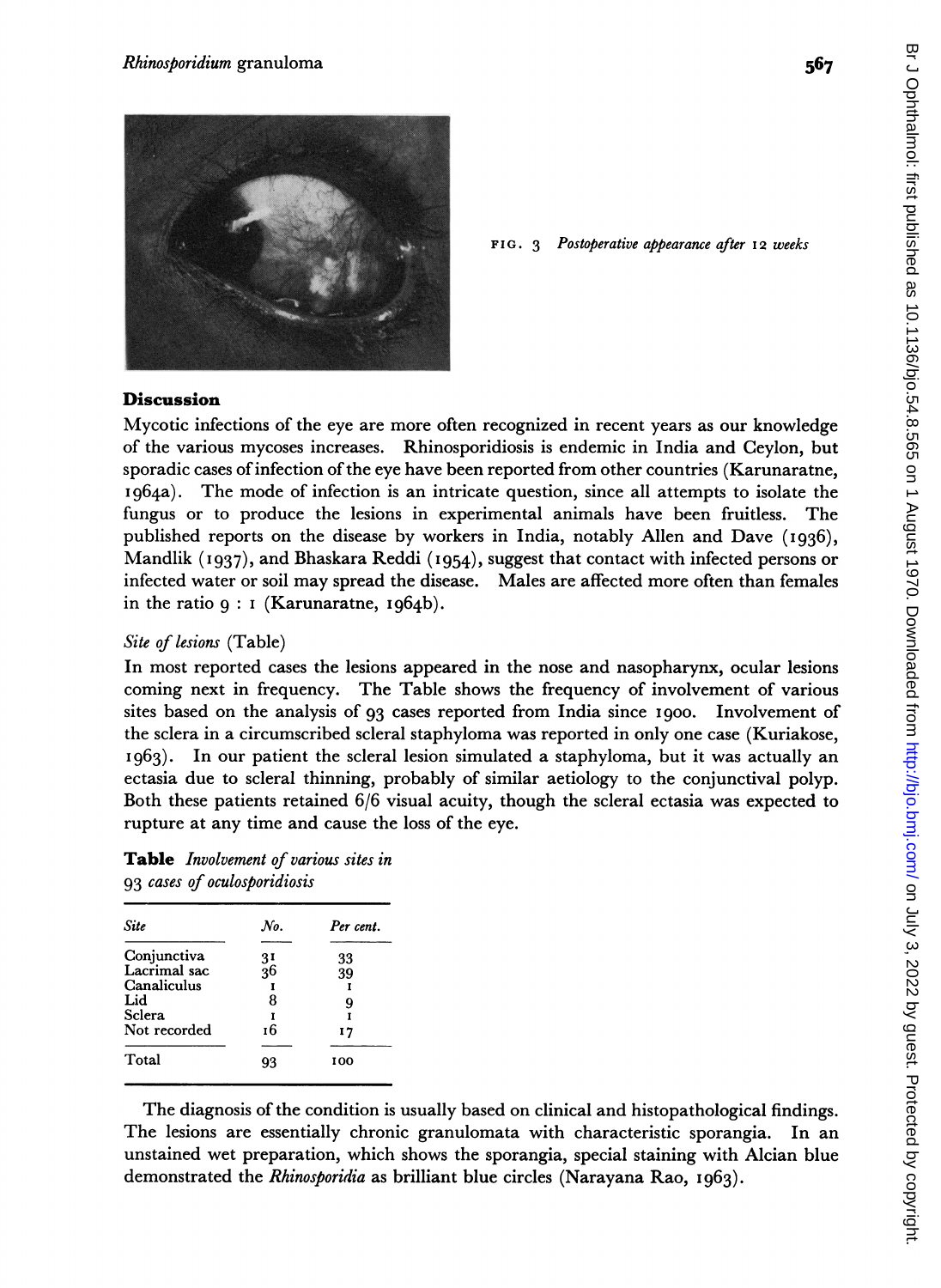br Jon July 1980 by 10.1136 by guest protect published as 10.000 by copyright. 1970. Downloaded from the clumb as 10.1136/bjo.54.8.726 on 10.1141 August 1970. Download from the clumb is 10.1136. Download in the clumb is 20 Ophtha The conjunctival polyp should be widely excised under surface anaesthesia, but even so recurrences are common. The repair of the scleral ectasia posed the problem of perforation and loss of the eye. The idea of using a preserved homologous scleral graft for repair was derived from the increased use of such grafts in retinal detachment surgery (Wilson, I964) and in cases of scleromalacia perforans. In the present case, the recipient evidence of infection.

## Summary

ocular tissue has shown good tolerance of the preserved scleral graft for I2 weeks with no  $\overline{3}$ <br>
evidence of infection.<br> **Summary**<br>
A second case of *Rhinosporidium* granuloma of the conjunctiva with scleral ectasia i A second case of Rhinosporidium granuloma of the conjunctiva with scleral ectasia is reported. The scleral defect was repaired with a preserved human scleral graft with satisfactory results.

Our thanks are due to Dr. K. Chandra, M.D., Professor of Pathology,JIPMER, for the histopathological report. We are also grateful to Dr. M. Balasubramanyan, M.D., Principal of the Jawaharlal Institute of Postgraduate Medical Education and Research, Pondicherry, for permission to publish this article.

## References

AGRAWAL, S., SHARMA, K. D., and SHRIVASTAVA, J. B.  $(1959)$  A.M.A. Arch. Derm., 80, 22 ALLEN, F. R. W. K., and DAVE, M. L. (1936) Indian med. Gaz., 71, 376 BHASKARA REDDI, D. (1954) Antiseptic, 51, 702 KURIAKOSE, E. T. (I963) Brit. J. Ophthal., 47, 346 Medical Education and Recearch, Pondicherry, for permission to publish this article.<br> **References**<br>  $\sum_{N \in \mathbb{N}} \sum_{k=1}^{N}$ <br>  $\sum_{N \in \mathbb{N}} \sum_{k=1}^{N}$ <br>  $\sum_{N \in \mathbb{N}} \sum_{k=1}^{N} \sum_{k=1}^{N}$ <br>  $\sum_{N \in \mathbb{N}} \sum_{k=1}^{N} \sum_{k=1}^{N}$  $-$  (1964b) *Idem*, p. 64 MANDLIK, G. S. (1937) Indian med. Gaz., 72, 143 NARAYANA RAO, S. (i 963) Indian J. Path. Bact., 6, 12 <sup>I</sup> WILSON, F. M. (I964) Arch. Ophthal. (Chicago), 72, 2I2